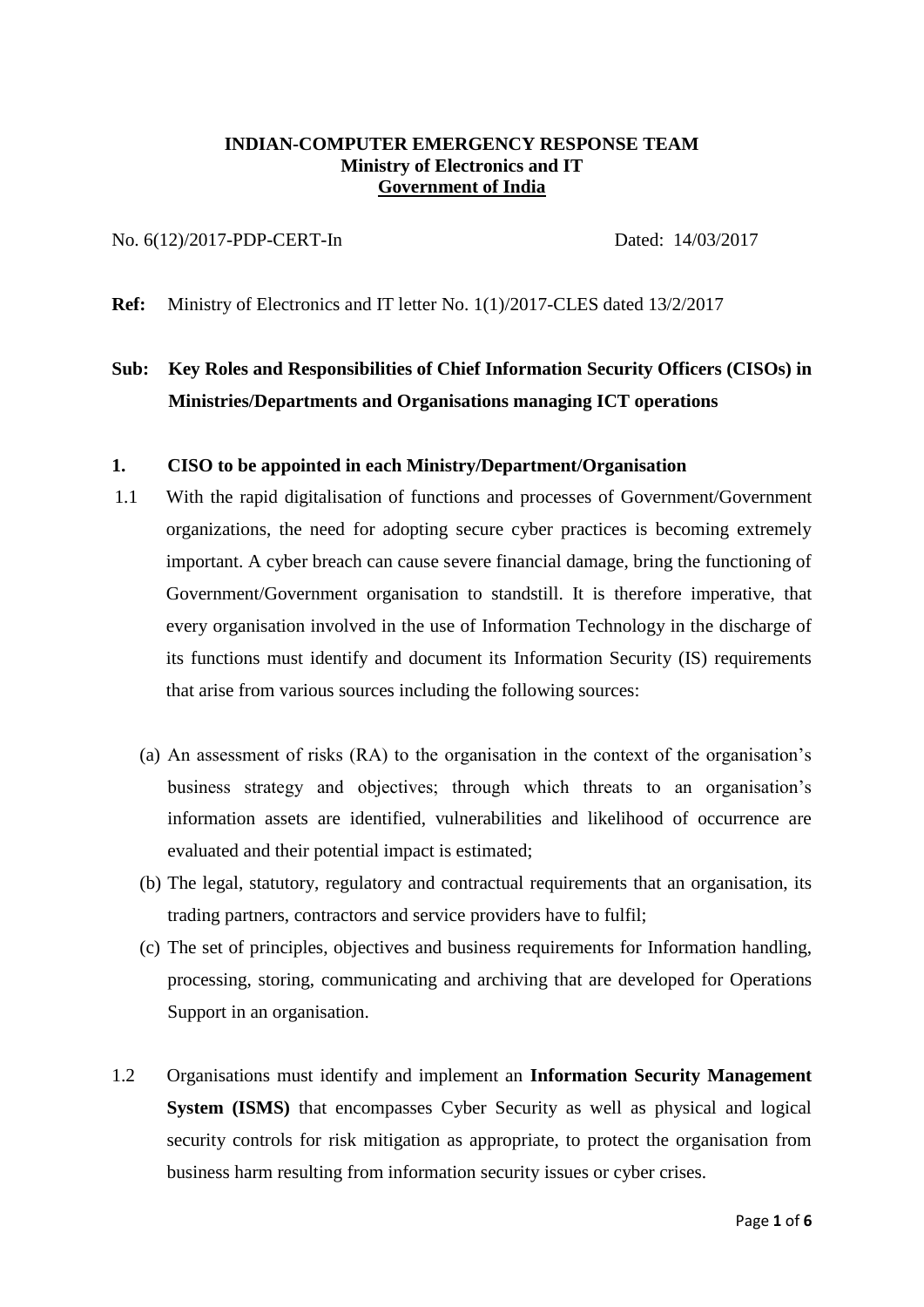- 1.3 To ensure a structured mechanism, in accordance with best information security system practices, the Ministry of Electronics and IT has advised all Ministries/Departments to nominate a Chief Information Security Officer (CISO) for the Ministry/Department and also advise similar action to Chief Executives/Heads of Government organizations including PSUs/Autonomous Bodies/Attached Offices/ Statutory Bodies under their control. It shall be the responsibility of Secretary of the Ministry/Department (CEO/Head in case of organizations) to identify a member of senior management as a **'**Chief Information Security Officer (CISO)**'** to establish a cyber security program, coordinate security policy compliance efforts across the organisation and interact regularly with CERT-In 'Point of Contact'.
- 1.4 The CISO must be given the mandate and resources to establish an Information Security program, coordinate security policy compliance efforts across the organisation and interact regularly with regulatory agencies such as CERT-In.
- 1.5 The CISO shall preferably report to the Secretary of the Ministry/Department (CEO/Head in case of organisations). If for some reason, that is not possible, CISO must report directly to next seniormost person in the Ministry/Department (CEO/Head in case of organisations)
- 1.6 The Ministry hereby issues a charter of roles and responsibilities for the CISOs so appointed. It shall be the duty of CISO to undertake the functions assigned herein with respect to cyber activities of his Ministry/Department/organization. The performance appraisal of the CISO may take these responsibilities into account while assessing the performance of the officer.

## **2. Roles and Responsibilities of CISOs**

CISOs shall, inter alia, be responsible for the following:

- 2.1 Maintaining and updating the threat landscape for the organisation on a regular basis including staying up to date about the latest security threat environment and related technology developments.
- 2.2 Establishing a cyber security program and business continuity programme and for drafting of various security policies e.g., Information security policy, Data governance and classification policy, Access control policy, Acceptable use of assets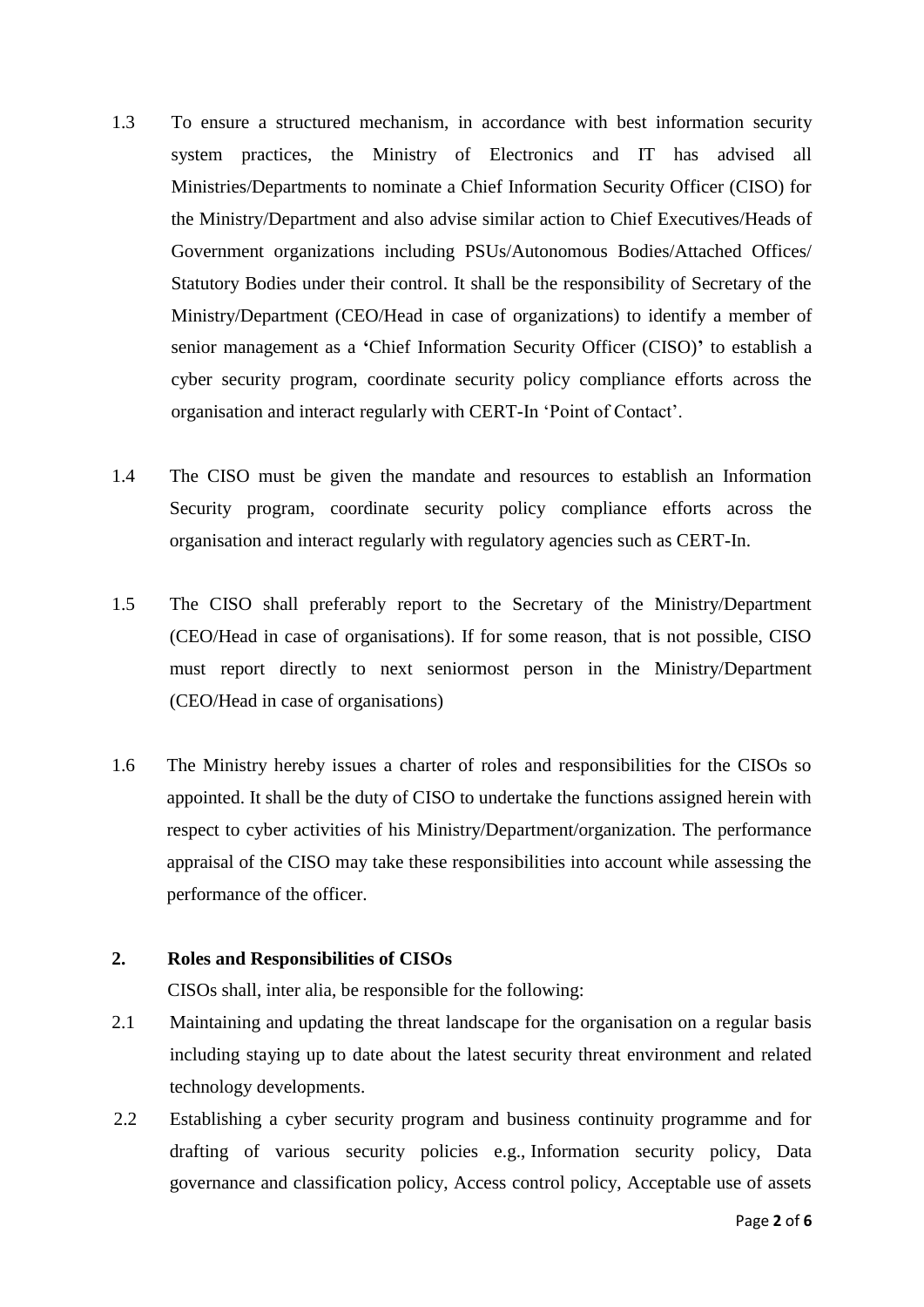and asset management, Risk assessment and risk treatment methodology, Statement of Applicability, Risk management framework including third parties, Cryptography, Communications security, Information Security awareness programs for all personnel in the organisation and Incident management. This would also include:

- 2.2.1 Ensuring review of the Information Security Policy by internal and/or external subject matter experts to check for the adequacy and effectiveness of the ISMS programme
- 2.2.2 Reviewing and updating the cyber security policy documents.
- 2.2.3 Defining rules for secure and acceptable use of communication channels for the business requirements of the department/organization.
- 2.3 Developing and implementing a security architecture for the organisation by leveraging technology and understanding of threat landscape.
- 2.4 Establishing and reviewing the Risk Assessment methodology and selection of appropriate controls for risk mitigation by leveraging technology and an understanding of the threat landscape in the organisation.
- 2.5 Interacting with regulatory bodies and external agencies that could be of help to maintain information security for the organization, e.g. CERT-In
- 2.6 Ensuring that the following activities are carried out at regular intervals, either directly or through the deployment of subject matter experts:
- 2.6.1 Log review, analysis and exception reporting
- 2.6.2 **Vulnerability Assessment & Penetration Testing (VAPT)** of all websites, portals and IT systems, on a quarterly basis at a minimum; ensuring that websites are GIGW compliant
- 2.6.3 **Web Application Security Assessment (WASA)** and white-listing of all web applications in use by the organisation, annually at a minimum
- 2.6.4 **Software Development Lifecycle (SDLC) Audit and periodic Code Reviews** to ensure that applications continue to be secure
- 2.6.5 **Information Security Audit** of IT Systems and controls**,** including site audits as appropriate, where online operations span multiple locations. The audit should ensure the following:
- 2.6.5.1 No unsupported operating systems are in use in the department
- 2.6.5.2 CISO prescribed hardening guidelines, patch management guidelines, anti virus / malware guidelines, no privilege access on endpoints, regular review of access privileges, acceptable configuration guidelines and procedures are properly implemented;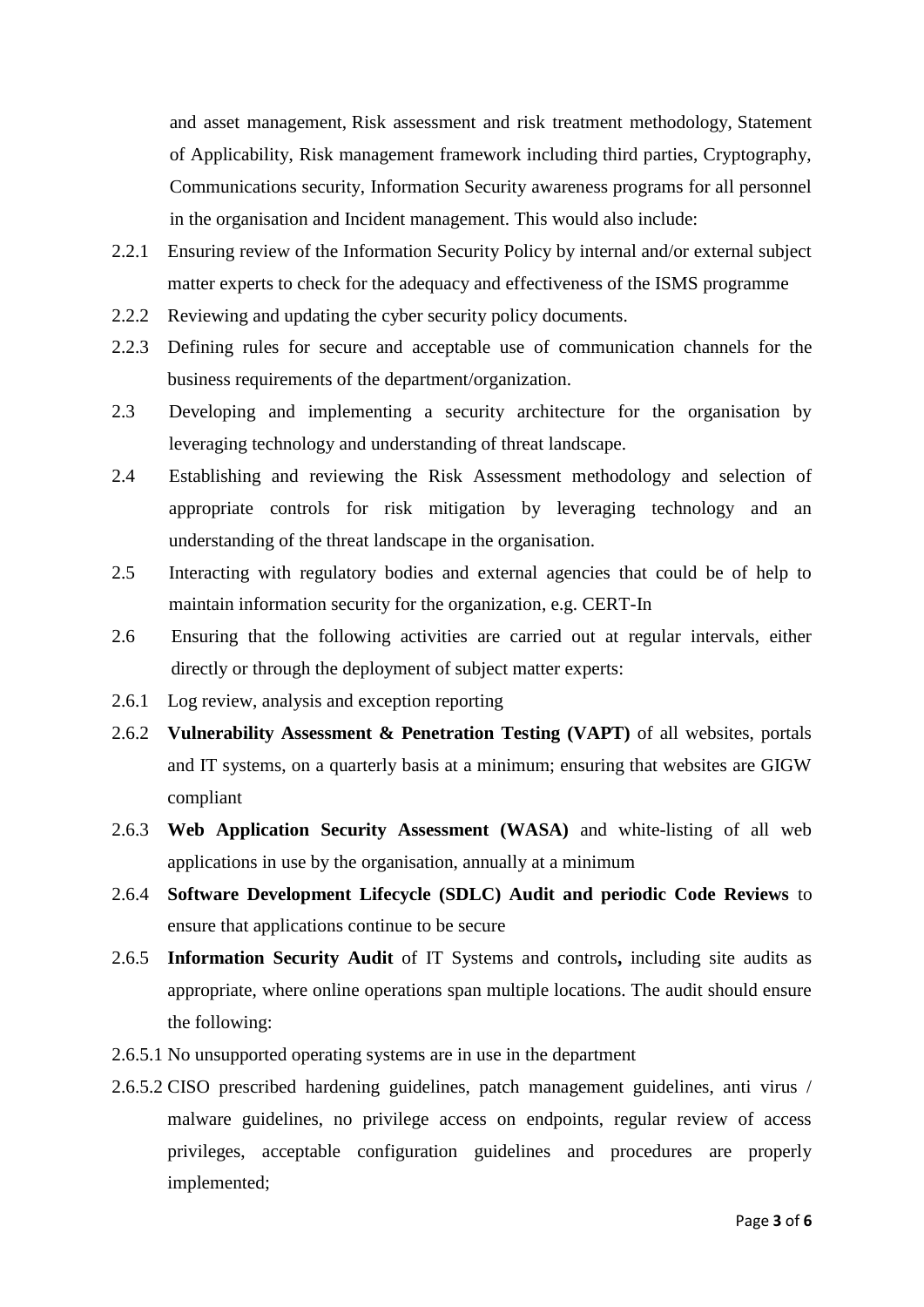- 2.6.5.3 Ensure defined principles of secure software development process is followed for all software applications and the same is reflected in contracts, if software development is outsourced;
- 2.6.5.4 Citizen / customer data privacy to be ensured in case if citizen / customer data is captured and maintained;
- 2.7 Periodic assessment / audits of third party service providers to assess risks to you organisation;
- 2.8 Certify that the time synchronisation of the Network Time Protocol in the organisation has been done with the National Physical Laboratory.
- 2.9 **Issuing and periodic review** of device hardening guidelines, patch management guidelines, anti-virus / malware guidelines, User Access Management guidelines, privilege access management guidelines, end point management guidelines, connectivity guidelines for Trading partners and external agencies, controls on mobile devices and wireless technology
- 2.10 **Authorising an Acceptable Use policy for software packages and freeware** in consonance with the organisation's risk/threat landscape, business objectives and Security Policy & Procedures
- 2.11 Adopting a suitable IT Governance framework for implementing supporting processes such as **Configuration Management, Change Management, Incident Management and Problem Management** etc. CISO should ensure that appropriate instructions are issued for adherence to processes within the organisation and that no authorised changes are carried out to online systems without specific Change Approval.
- 2.12 Ensuring that the IT infrastructure deployed for online operations is kept up to date as per policy and is always under maintenance and technical support so that security patches and bug fixes are regularly applied to protect the infrastructure from vulnerabilities.
- 2.13 Ensuring that clauses pertaining to Information Security are incorporated into contracts/agreements/MoUs with service providers.
- 2.14 Securing senior management approval for emergent/urgent procurements necessary to keep the infrastructure safe from attacks and exploits
- 2.15 Developing and Implementation of scenario-based **Incident Response plans to deal with Cyber crises, contingencies and disasters, attack on IT systems** etc. This should include incident containment, assessment, root cause analysis, mitigation/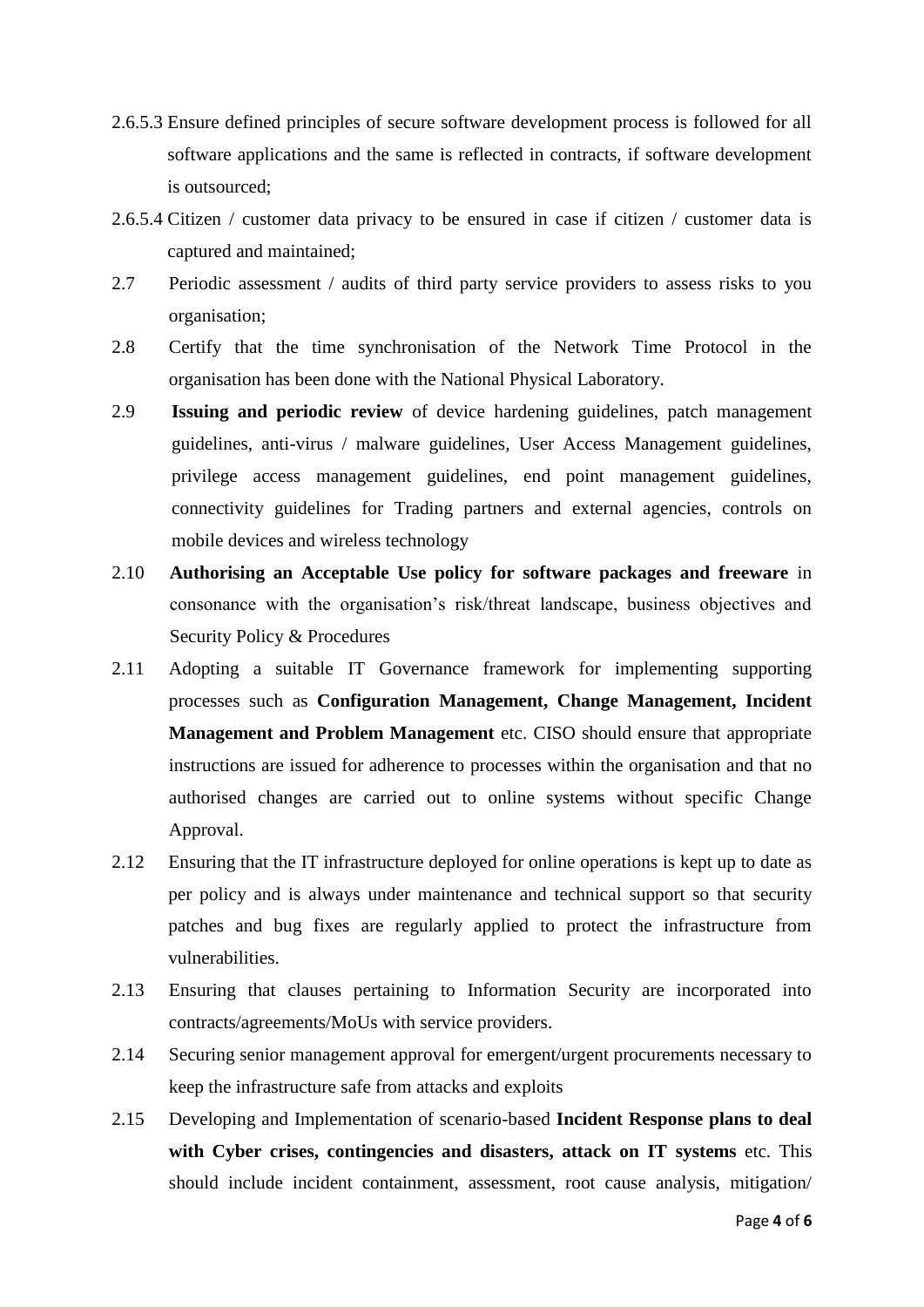prevention, continuous monitoring, forensics and reporting as required. This should include the following:

- 2.15.1 Ensuring that Incidents, especially repeat incidents are investigated and corrective action taken as identified through a comprehensive Root Cause Analysis (RCA)
- 2.15.2 Ensuring that information security incidents are reported to CERT-In
- 2.16 Coordination with stakeholders in all matters related to internal and external security and covering the following aspects:
- 2.16.1 Assessing the adequacy of controls for Confidentiality, Integrity and Availability of all the Information Systems;
- 2.16.2 Explaining exceptions, if any, to security policies and procedures along with the risk to business;
- 2.16.3 Systematically identifying and managing security risks from an end-to-end perspective on a periodic basis;
- 2.16.4 Assessment of the maturity and effectiveness of the security program;
- 2.16.5 Steps proposed to remediate gaps identified, if any; and
- 2.16.6 Impact of the incidents and breaches on the organisation from a business perspective.
- 2.17 Establishing a **Cyber Crisis Management Group** with the head of organisation (or his appointed representative) as its Chairman and to prepare a list of contact persons to be contacted during crisis e.g. internal: financial, personnel etc. and external: law enforcement agencies, CERT-In etc. complete with up-to-date contact details. CCMG should authorise a **Cyber Crisis Management Plan (CCMP)** outlining roles and responsibilities of organisational stakeholders. Implementing the CCMP, including security best practices and specific action points:
- 2.17.1 Planning and executing periodic disaster recovery drills/simulation exercises in order to establish the adequacy of the Business Continuity Plan
- 2.17.2 Ensuring that periodic tests are conducted to evaluate the adequacy and effectiveness of technical security control measures, especially after each significant change to the IT applications/systems/networks as well as after any major incident
- 2.17.3 Where the geographical spread of IT Systems and online operations spans multiple locations across the country, identifying personnel responsible for implementation of information security at the local level as well as for periodic reporting as required to the CISO.
- 2.18 Coordinating all matters related to security internally and externally while providing regular reports to the head of the organisation covering the following aspects: